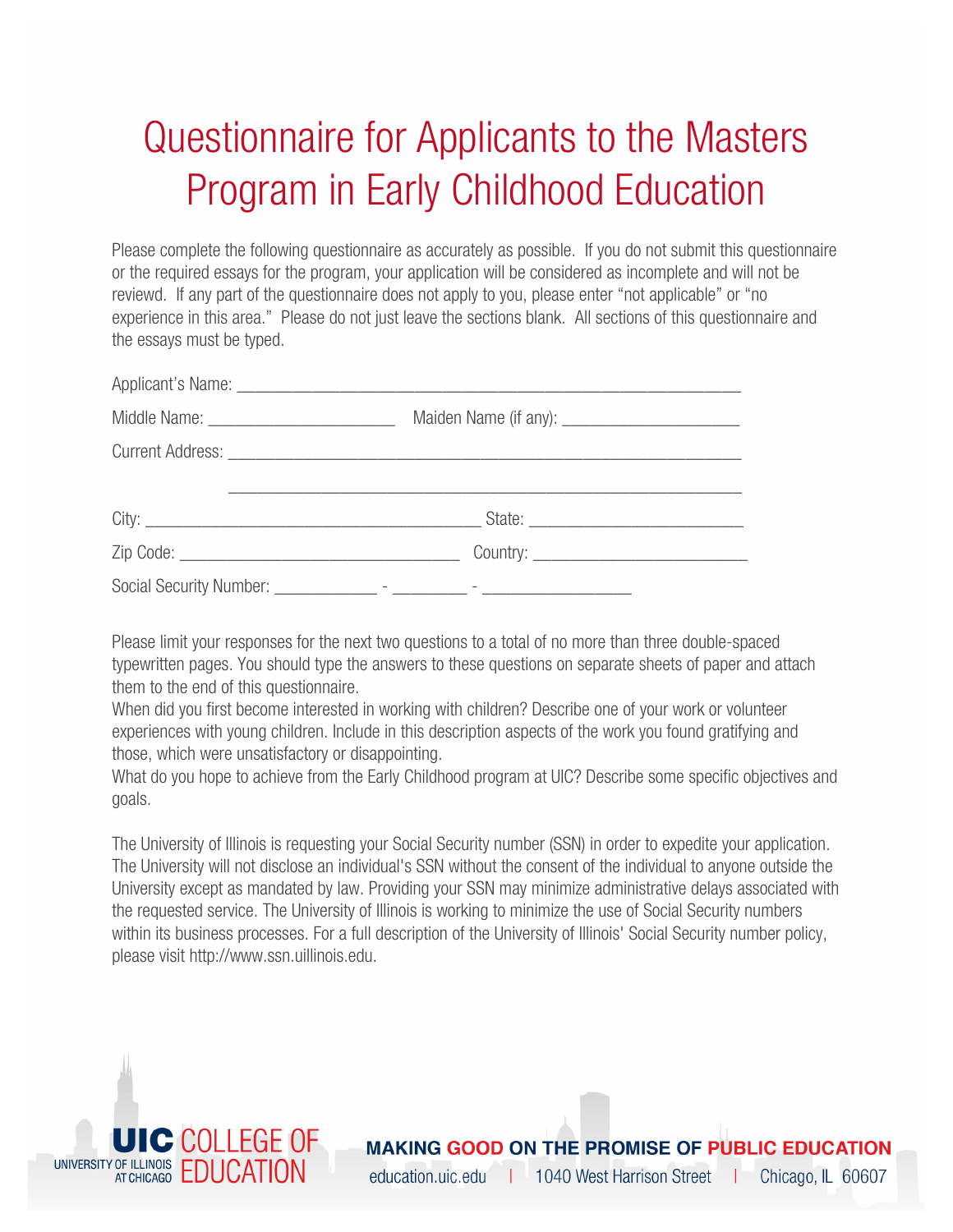### **Employment Experience with Children**

Please begin with your current or most recent employment experience. If you need more space than provided, insert a copy of this sheet after this page to continue your employment experience.

|  | <u> 1989 - Johann Stoff, amerikansk politiker (d. 1989)</u> |  |
|--|-------------------------------------------------------------|--|
|  |                                                             |  |
|  |                                                             |  |
|  |                                                             |  |
|  |                                                             |  |

education.uic.edu | 1040 West Harrison Street

Chicago, IL 60607

المعارب

UNIVERSITY OF ILLINOIS EDUCATION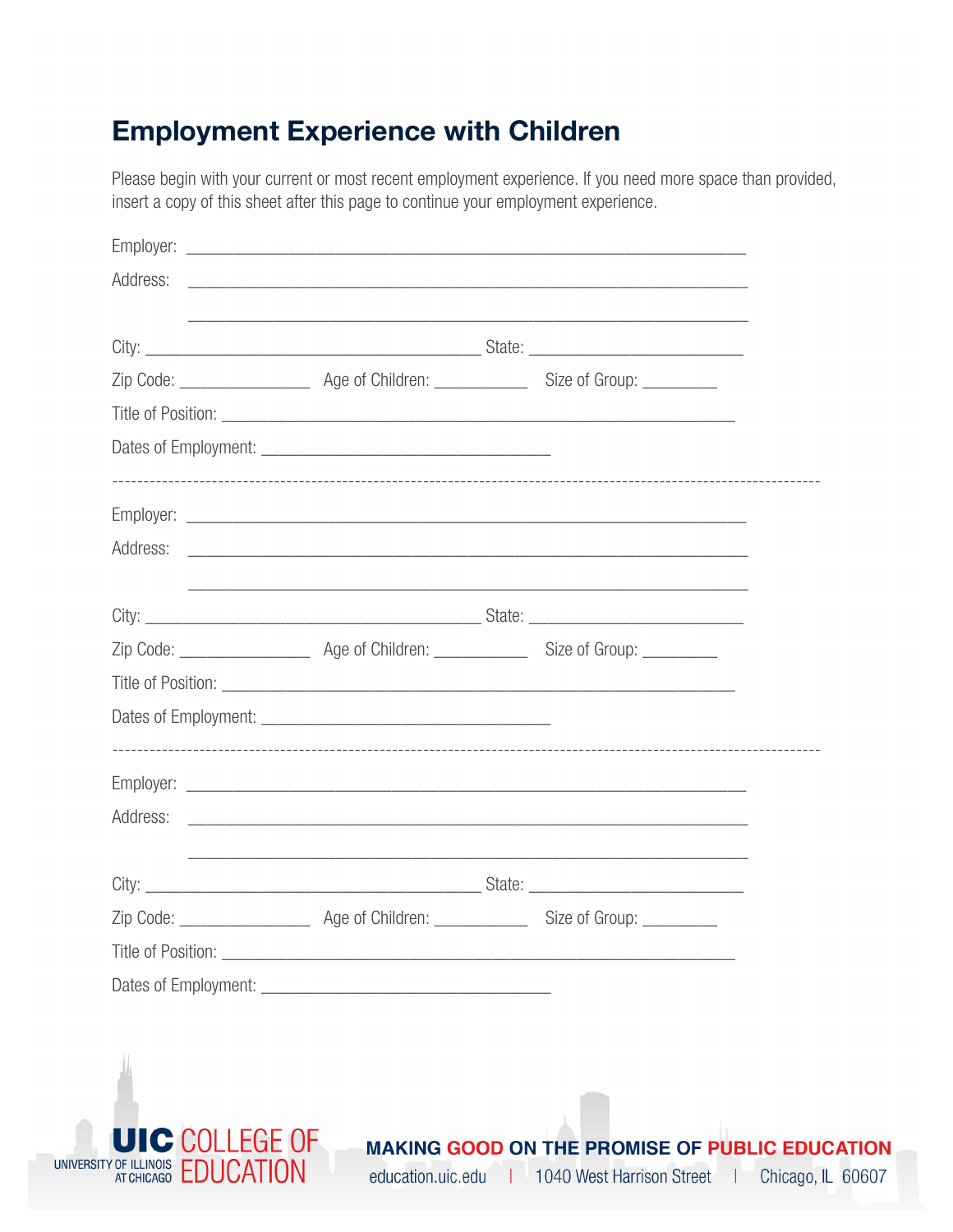# **Volunteer Experience with Children**

Please begin with your current or most recent volunteer experience. If you need more space than provided, insert a copy of this sheet after this page to continue your volunteer experience.

| Address: |  |                                                                                                                       |  |
|----------|--|-----------------------------------------------------------------------------------------------------------------------|--|
|          |  |                                                                                                                       |  |
|          |  |                                                                                                                       |  |
|          |  |                                                                                                                       |  |
|          |  |                                                                                                                       |  |
|          |  |                                                                                                                       |  |
| Address: |  | <u> 2000 - Jan Barbara de Santo de Santo de Santo de Santo de Santo de Santo de Santo de Santo de Santo de Santo </u> |  |
|          |  |                                                                                                                       |  |
|          |  |                                                                                                                       |  |
|          |  |                                                                                                                       |  |
|          |  |                                                                                                                       |  |
|          |  |                                                                                                                       |  |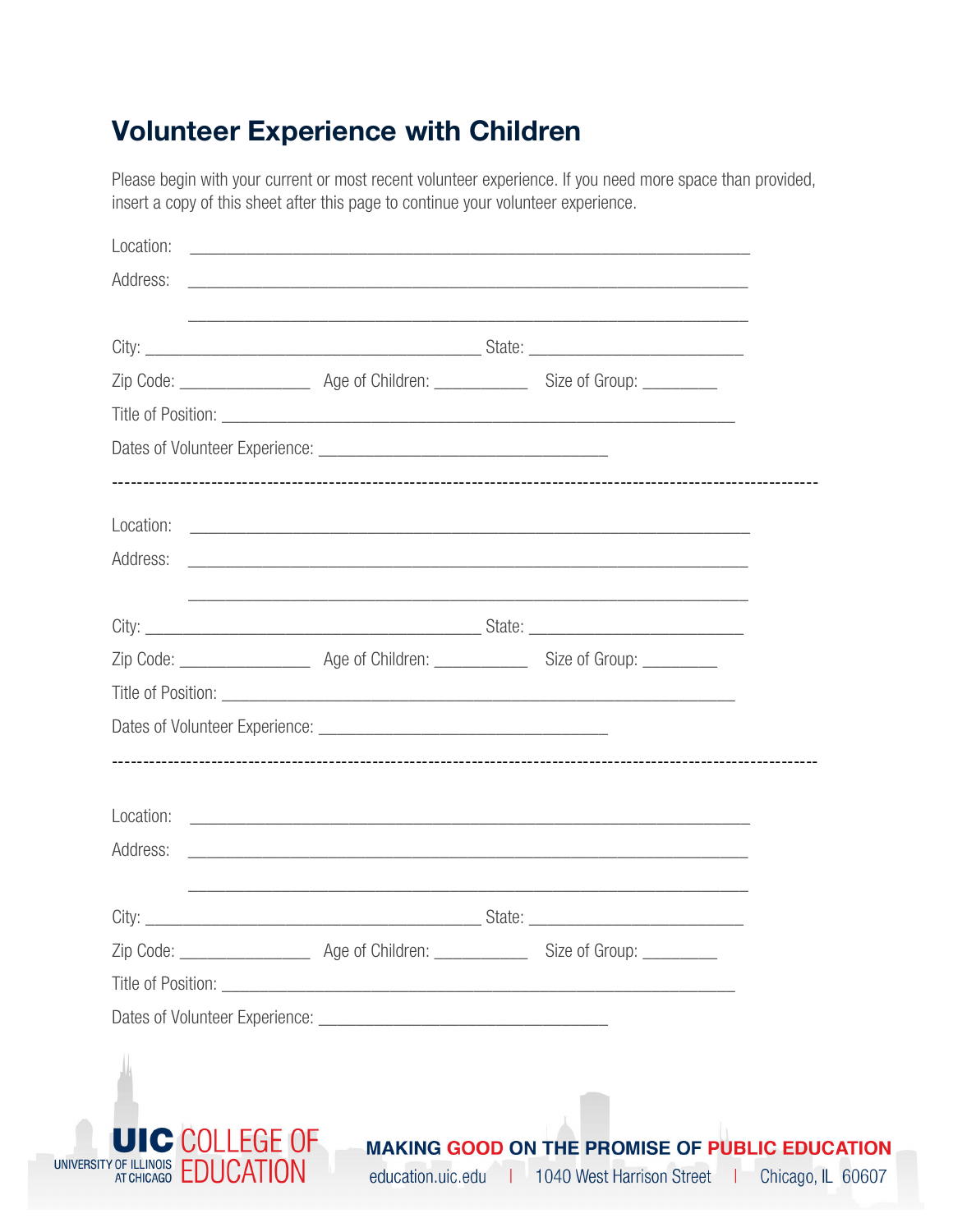# **Other Employment Experience**

|                      | <u> 1989 - Johann Stoff, amerikansk politiker (d. 1989)</u> |  |
|----------------------|-------------------------------------------------------------|--|
|                      |                                                             |  |
|                      |                                                             |  |
|                      |                                                             |  |
|                      |                                                             |  |
|                      |                                                             |  |
|                      |                                                             |  |
| Dates of Employment: |                                                             |  |



MAKING GOOD ON THE PROMISE OF PUBLIC EDUCATION education.uic.edu | 1040 West Harrison Street | Chicago, IL 60607